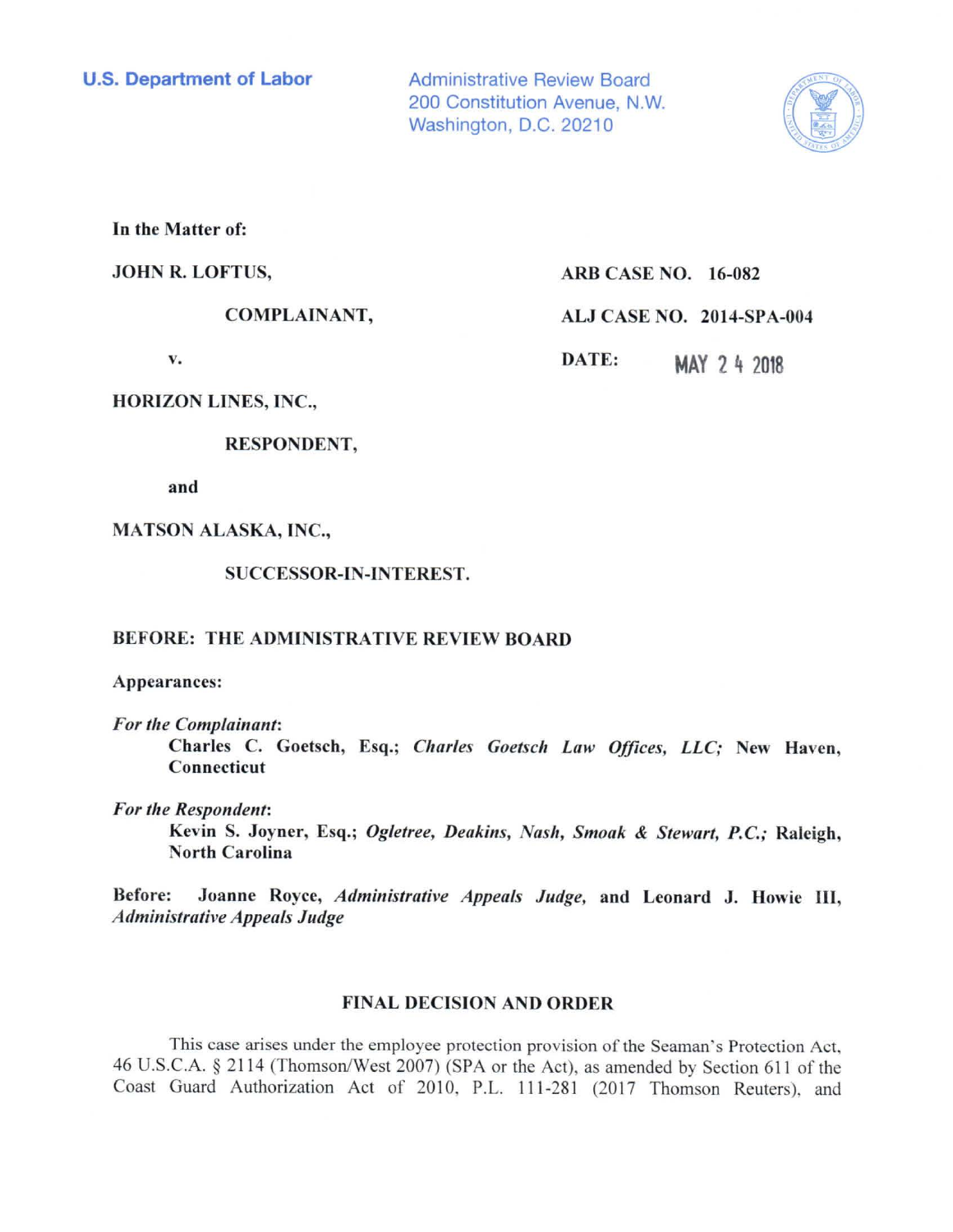implementing regulations at 29 C.F.R. Part 1986 (2017). In June 2013, Complainant John R. Loftus filed a complaint with the Occupational Safety and Health Administration (OSHA) alleging that his employer, Horizon Lines, Inc. (Horizon), violated the SPA by discharging him in retaliation for making protected safety reports to the United States Coast Guard and the American Bureau of Shipping. Administrative Law Judge Exhibit (ALJX) 1. OSHA dismissed the complaint. *Id.* Loftus requested a formal hearing. A Department of Labor Administrative Law Judge (the ALJ) held a three-day hearing May 5-7, 2015. On July 12, 2016, the ALJ issued a Decision and Order Awarding Damages (D. &. 0.) finding that Loftus established that he engaged in protected activity and that such activity was a contributing factor in Horizon's decision to demote him in rank from Captain to First Mate. The ALJ also found that the demotion was a constructive discharge and that Horizon did not establish by clear and convincing evidence that it would have demoted Loftus absent his protected activity. The ALJ awarded Loftus \$655,198.90 in back pay plus interest compounded daily; \$10,000 in compensatory damages for emotional distress; \$225,000 in punitive damages, and reasonable litigation costs including attorney fees. Horizon appeals to the Administrative Appeals Board (ARB or Board). We affirm the ALJ's decision for the reasons discussed below.

### **FACTUAL BACKGROUND**

We set forth certain facts pertinent to the disposition of this appeal. The parties stipulated that Loftus was a Master or Captain for twenty years, including on Horizon's ship, the *Horizon Trader.* Loftus served as Captain of the *Horizon Trader* from approximately April 2007 to May 28, 2013, when Horizon informed him that he would not be rejoining the ship as Master. Joint Pre-Trial Stipulation (May 1, 2015), Administrative Law Judge's Exhibit (ALJX) 10. By letter dated May 28, 2013, Peter L. Strolha, Horizon's Vice President and General Manager of Ocean Transportation Services, notified Loftus that Horizon was demoting him due to his lack of good judgment and failure to require a Job Safety Analysis (JSA) in connection with a March 2013 incident at sea in which his First Mate, Robert McCarthy, sustained serious injuries. Strolha indicated that Horizon would place Loftus into a "Chief Mate's position" contingent upon his "commitment to complete" certain training courses. Respondent's Exhibit 28. Loftus filed a grievance seeking restoration of his employment as Captain, but the arbitrator ruled his demotion justified. Respondent's Exhibits 29, 38.

After demoting Loftus from his permanent position as Master, Horizon offered him temporary work as a Relief Chief Mate on different vessels on different coasts. On June 6, 2013, Horizon assigned Loftus to the vessel *Horizon Navigator* as Relief Chief Mate, effective June 16 from the port of San Juan to relieve Manny Ramos. Respondent's Exhibit 30. Loftus's union representative rejected the assignment as "the Relief Chief Mate position offered is not a substantially equivalent job" to the Master's job from which Loftus had been demoted. Respondent's Exhibit 31. Later that month, Horizon assigned Loftus to the *Horizon Pac/fie* as Relief Chief Mate, effective July 17, from the port of Oakland, California to relieve Greg Gretz. Respondent's Exhibit 33. Again, Loftus's union representative rejected the assignment as "the Relief Chief Mate position offered is not a substantially equivalent job" to the Master's job from which Loftus had been demoted. Respondent's Exhibit 34.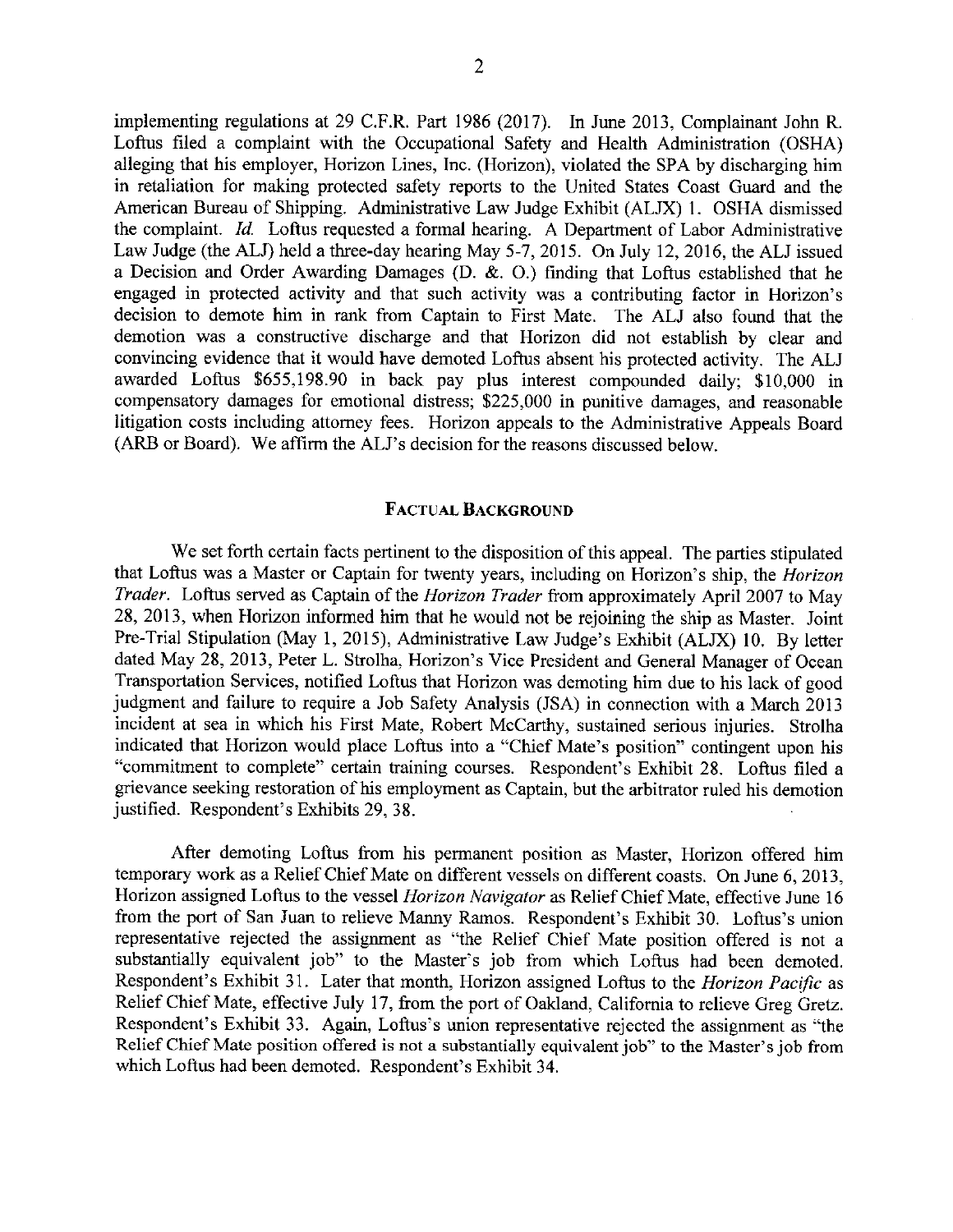The parties stipulated that Loftus engaged in activity that the SPA protects, ALJX 10, when in October 2011, he contacted the United States Coast Guard (Coast Guard) and the American Bureau of Shipping (ABS) to report what he believed to be safety violations onboard the *Trader* including repeated power box fires. Loftus informed Horizon management by email of these activities. As a result of Loftus's complaint, the Coast Guard investigated and inspected the *Trader* ultimately condemning certain equipment. Complainant's Exhibit 1 at 1-7; Hearing Transcript at 149-52, 166-67.

In August 2012, Loftus notified Horizon management that there existed unsafe conditions that violated both Horizon's internal policies as well as Coast Guard regulations. Two days later, Horizon managers inspected the *Trader.* Loftus told them during this visit that if Horizon did not contact either the Coast Guard or ABS regarding the unsafe conditions that existed aboard the *Trader,* he would contact these agencies himself. Horizon did contact ABS and, after an inspection, ABS gave Horizon thirty days to bring certain equipment into compliance with safety regulations. Complainant's Exhibits 2 at 8-10, 5 at 28-45; Hearing Transcript at 155, 157, 167- 68, 253-54, 333, 655-656, 710.

In February 2013, Loftus contacted an ABS inspector and expressed safety concerns about the condition of the ship. During the ensuing inspection, Loftus questioned the inspector as to how ABS could have allowed the *Trader* to sail given numerous unsafe conditions. After the inspection, Loftus admitted to Strolha, upon being questioned, that he had contacted the ABS inspector. Hearing Transcript at 158-59.

In April 2013, Loftus contacted the Coast Guard, ABS, and a Horizon manager to express a conflict in priorities between a Master's duty to ensure the safety of a vessel in a situation where the Master also has a duty to ensure that timely mandatory drug testing is conducted, such as during the March 2013 accident at sea. Complainant's Exhibit 26s at 175, 27 at 176-179, 28 at 180; Hearing Transcript at 195, 196, 297, 493. Loftus told Horizon managers that he had contacted these agencies about his concerns. Complainant's Exhibit 15 at 99-100, 16 at 101-04; Transcript at 196-97, 202,362,368,414,665.

#### **JURISDICTION AND STANDARD OF REVIEW**

The Secretary of Labor has delegated to the Administrative Review Board the authority to issue final decisions under the Seaman's Protection Act. 29 C.F.R. § 1986.1 l0(a); Secretary's Order No. 2-2012 (Delegation of Authority and Assignment of Responsibility to the Administrative Review Board), 77 Fed. Reg. 69,378 (Nov. 16, 2012). We review the ALJ's factual determinations to determine whether they are supported by substantial evidence. 29 C.F.R. § 1986.l l0(b). The Board reviews the ALJ's legal conclusions de novo. *Olson v. Hi-Valley Constr. Co.,* ARB No. 03-049, ALJ No. 2002-STA-012, slip op. at 2 (ARB May 28, 2004). *See Dady v. Harley Marine Servs., Inc.,* ALJ No. 2012-SPA-002, ARB Nos. 13-076, - 077 (ARB July 31, 2015).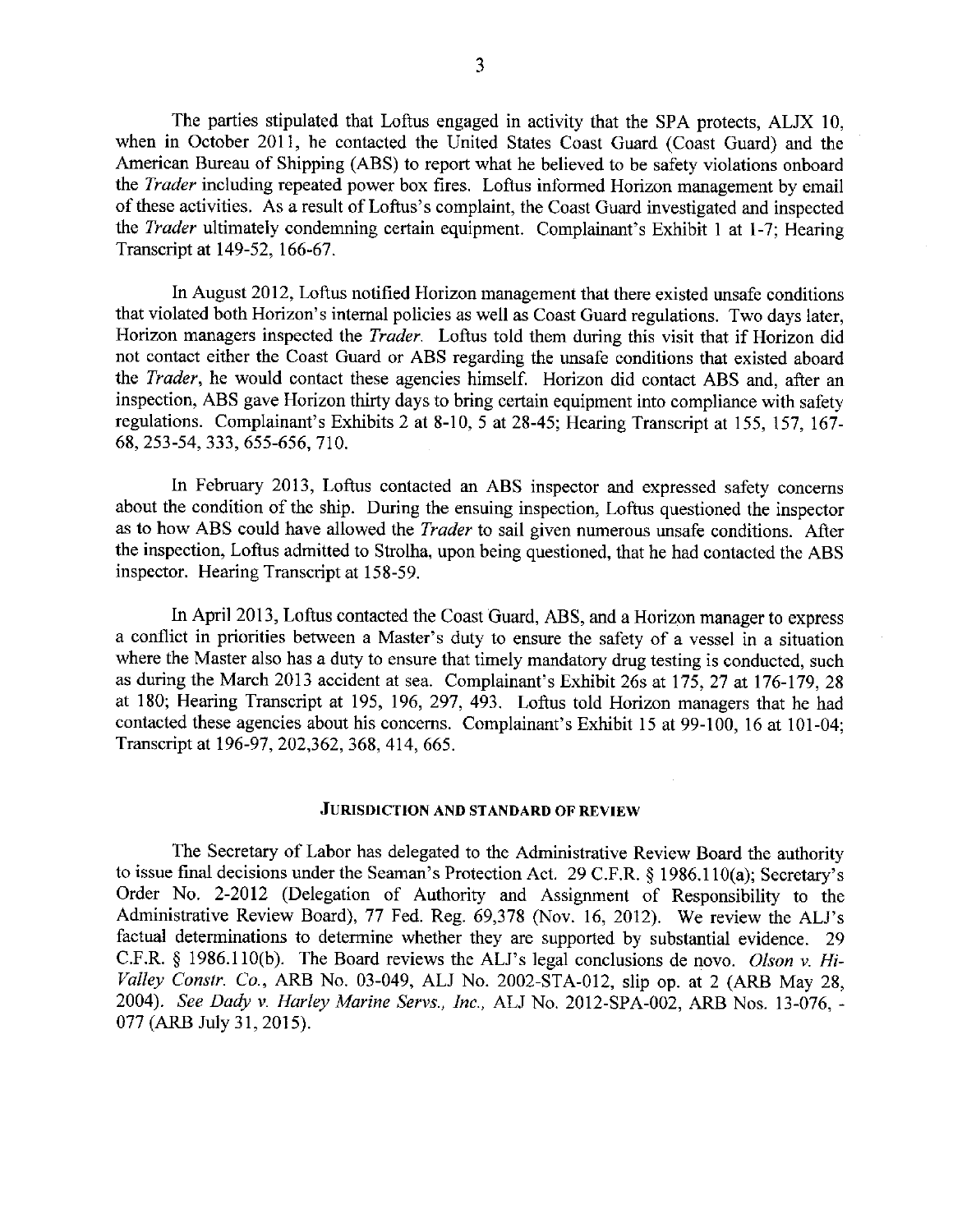#### **DISCUSSION**

### *Legal Standard*

"A person may not discharge or in any manner discriminate against a seaman because ... the seaman in good faith has reported or is about to report to the Coast Guard or other appropriate Federal agency or department that the seaman believes that a violation of a maritime safety law or regulation prescribed under that law or regulation has occurred." 46 U.S.C.A. § 2114(a). The "SPA incorporates the procedures, requirements, and rights described in the whistleblower provisions of the Surface Transportation Assistance Act (STAA), 49 U.S.C. § 31105." 29 C.F.R. § 1986.l00(a). In turn, the STAA provides, "All complaints initiated under this section shall be governed by the legal burdens of proof set forth in section 4212l(b)" of the Wendell H. Ford Aviation Investment and Reform Act for the 21st Century. 49 U.S.C.A. § 31105(b) (Thomson Reuters 2016); 49 U.S.C.A. § 42121(b)(Thomson Reuters 2016).

A determination that a SPA violation has occurred may be made only if the complainant has demonstrated by a preponderance of the evidence that protected activity was a contributing factor in the adverse action alleged in the complaint. If such a determination of a violation is made, relief may not be ordered if the respondent demonstrated by clear and convincing evidence that it would have taken the same adverse action in the absence of any protected activity, thereby establishing its affirmative defense to any liability for the violation. 29 C.F.R. § 1986.109(a), (d).

In this appeal, Horizon alleges that certain activity, in which Loftus engaged, does not constitute protected activity, and that even if Loftus engaged in protected activity, the ALJ erred in finding that Horizon did not prove by clear and convincing evidence that it would have demoted Loftus in the absence of such activity. Horizon also contests the ALJ's finding that Loftus's demotion amounted to a constructive discharge, and alleges error in the damages awarded.

### *Protected Activity*

Horizon argues that Loftus did not engage in protected activity when he contacted ABS in February 2013 as he did not report a safety violation or file a complaint as required, but only inquired about previously filed complaints, citing *Carrie v. James* L. *Gray, Inc.,* 912 F.2d 808, 812 (5th Cir. 1990)(the employee protection provisions of the Seaman's Protection Act are narrowly tailored to protect only the seaman who has reported or is about to report a violation).

The ALJ rejected this argument, as do we, by rationally distinguishing the facts in *Garrie* from the facts here. D. & O. at 16-17. Specifically, the ALJ found that Loftus's Specifically, the ALJ found that Loftus's communications with ABS "went beyond mere inquiries" in that he alerted the ABS inspector to "numerous safety violations" aboard the *Trader* when it sailed from China and "conveyed the information to Deitrich [ABS] with the hopes that it would facilitate bringing the ship into compliance." *Id.* at 17. The ALJ concluded, "Unlike in *Garrie,* Loftus did not ask Deitrich any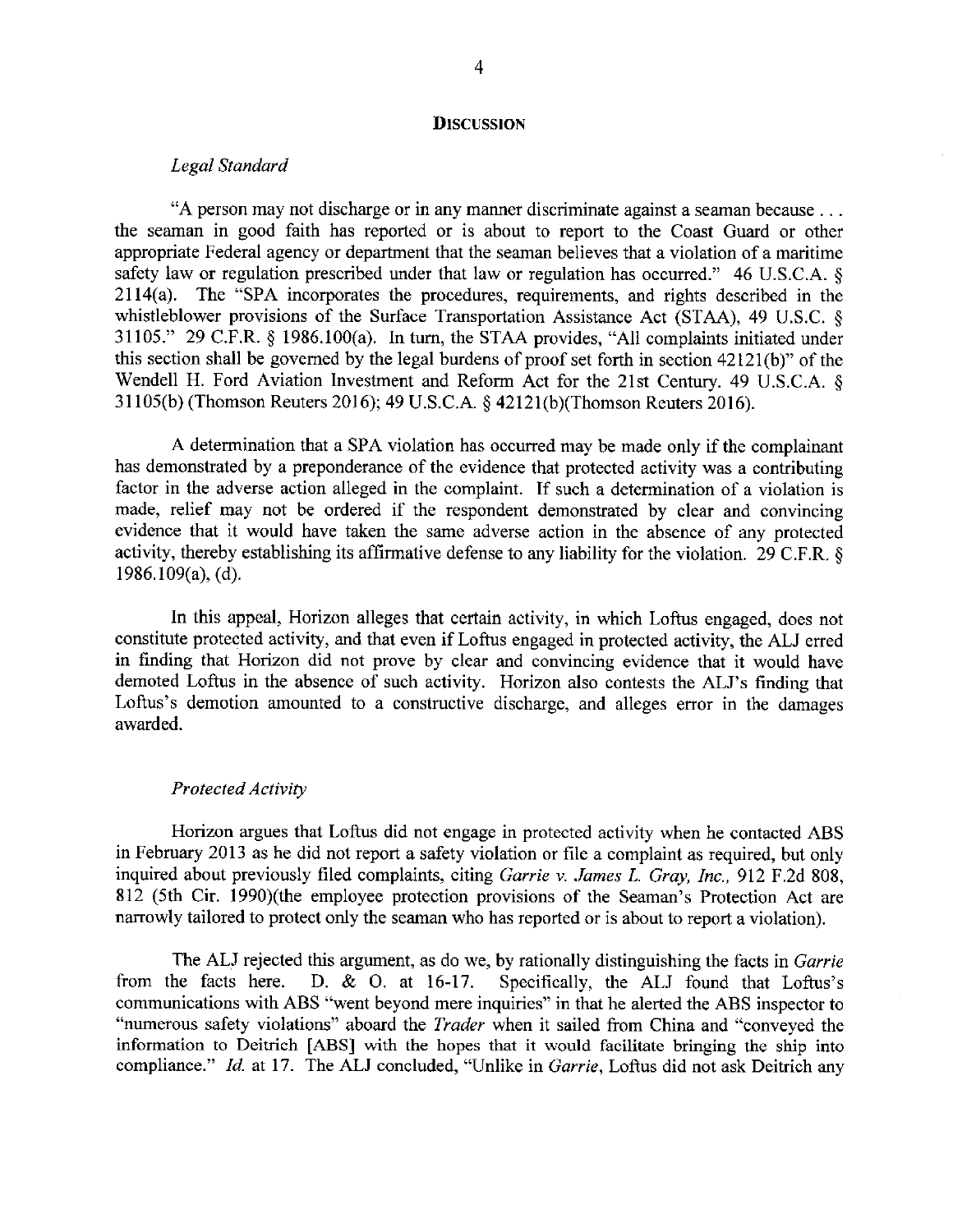questions, but instead expressed disbelief that ABS allowed the *Trader's* problems to persist for as long as it had, citing a long, detail-specific list of items that warranted immediate action." *Id* 

Horizon next asserts that Loftus did not engage in protected activity in April 2013 when he contacted the Coast Guard and ABS as, it asserts, Loftus merely requested "clarification" of a Master's ultimate authority under two statutes for timely conducting drug testing when weighed against the International Safety Management code (ISM) and a Master's duty to ensure the safety of the vessel.

We reject this argument. The ALJ properly found that Loftus's communications were "not limited to just inquiries as Horizon suggests." Specifically, the ALJ noted that in Loftus's initial email to the Coast Guard, he "discussed his experience surrounding McCarthy's accident, and said the following about Horizon: 'In my case, I believe they lost sight of the overall safety of the ship and crew in favor of a piece of paper certifying a test was done. To me this is a breach of the broader concepts of the ISM code." D. & O. at 17-18. The ALJ added, "Unlike in *Garrie*, Loftus tried to convince the [Coast Guard] to take action against Horizon over the course of three emails. *See id* [Complainant's Exhibit 27] at 176-79." *Id* The ALJ similarly found that when Loftus emailed ABS, *see* CX 28 at 180, he "did more than just inquire about the regulations ... [Loftus] disclosed that he had filed a Corrective Action Report with Horizon over what transpired following McCarthy's accident and explained how the company put the *Trader*  at risk by demanding that drug tests be administered under the dangerous circumstances that existed at the time. *Id.* In concluding, Loftus said, 'I appreciate your formal follow up.' Loftus did not ask any questions." D. & 0. at 18.

Loftus's conduct easily fits within one or more of the categories of protected activity listed in the SPA that include engaging in one or more of the following: (1) reporting (or about to report) maritime law violations to the Coast Guard, and (2) furnishing information to the Secretary, the National Transportation Safety Board, or any other public official about any marine casualty resulting in injury or death to an individual or damage to property occurring in connection with vessel transportation. 46 U.S.C.A  $\S$  2114(a)(1)(A), (C), (F). The combined effect of these provisions is that the SPA protects individuals, who publicly disclose maritime law violations and safety issues connected with vessel transportation, conduct in which Loftus clearly engaged. Because the ALJ's finding that Loftus engaged in protected activity is supported by substantial evidence and is consistent with applicable law, we affirm it.

## *Horizon's Affirmative Defense*

Horizon asserts that even if Loftus established that he engaged in protected activity, the ALJ erred in finding that Horizon did not prove by clear and convincing evidence that it would have demoted Loftus in the absence of such activity. D. & O. at 24-31. Horizon argues that it decided to demote Loftus *solely* as a result of the poor judgment he exhibited in the March 2013 incident at sea when he ordered McCarthy onto the ship's deck in, it asserts, severe and unsafe weather conditions. McCarthy was injured while attempting to execute Loftus's directive to secure loose items on the deck. Respondent's Exhibits 6, 11 at 45, 16 at 5, 21; Hearing Transcript at 59,225,503, 718.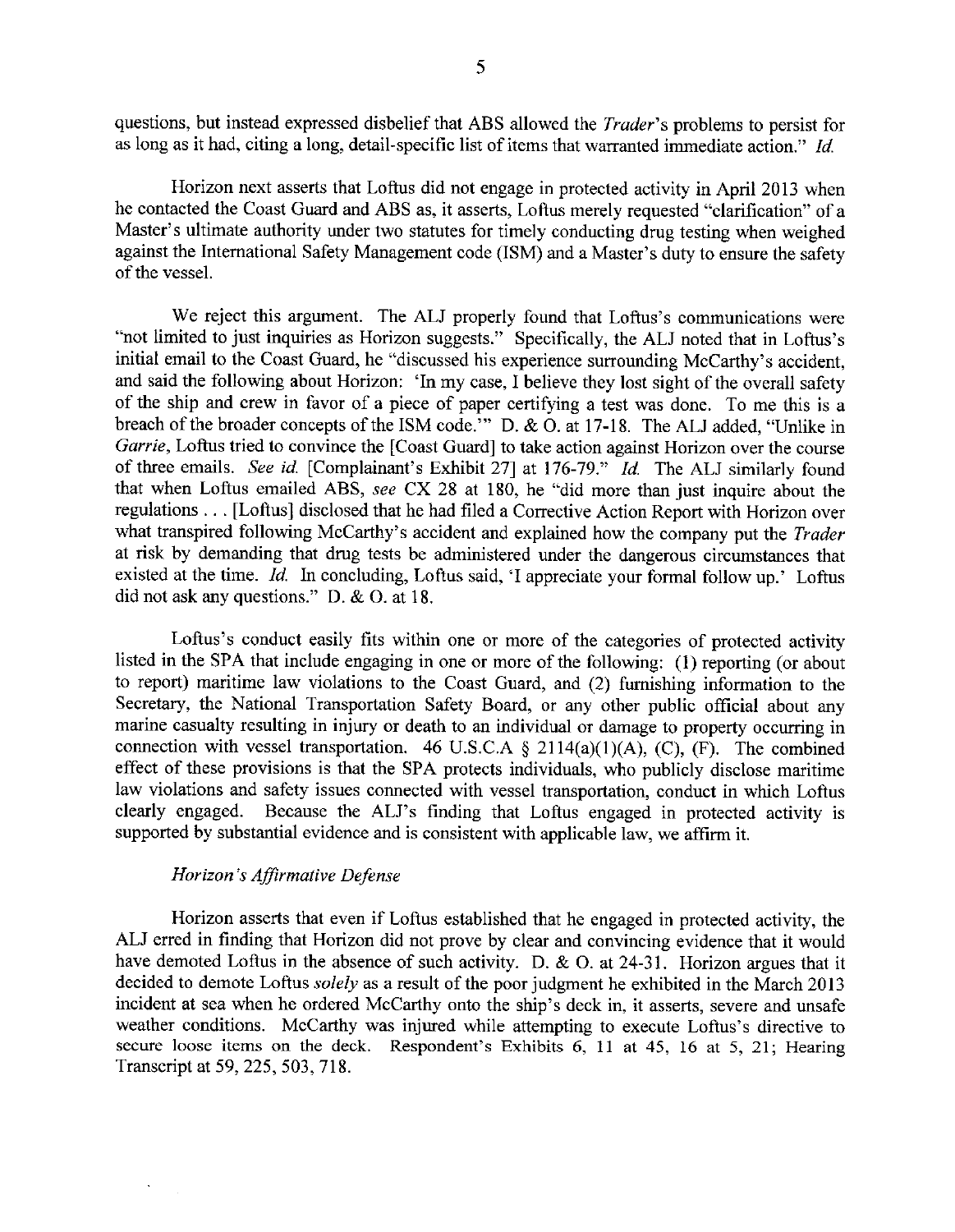Upon review of the ALJ's findings, we find no reversible error in his determination that Horizon failed to demonstrate by clear and convincing evidence that it would have demoted Loftus in the absence of his protected activity. The ALJ acted within the purview of his discretion when he discounted Horizon's stated reasons for demoting Loftus by crediting the four expert opinions Loftus adduced regarding the circumstances of the at-sea incident. Specifically, Respondent's evidence did not persuade the ALJ and he made several credibility findings, all supported by the evidence, to the effect that its evidence did not amount to clear and convincing evidence that it would have demoted Loftus in the absence of his protected activity. D.  $\&$  O. 24-31.

Loftus proffered expert witness opinions that the ALJ relied upon. *See* Complainant's Exhibits 32-35. The ALJ permissibly credited this evidence over Respondent's evidence to the effect that it demoted Loftus based solely on the at-sea incident. Specifically, the ALJ found "virtually no evidentiary basis" to support Horizon's reasons for its disciplinary actions against Loftus. First, the ALJ found that Strohla's reference in the demotion letter to weather "as bad as anyone had experienced in recent memory," Complainant's Exhibit 8 at 49-50, was contrary to the uncontroverted evidence that weather conditions at the time of the accident were "moderate," *Id.* at 49; four experts testified to this fact. D. & O. at 25. The ALJ further found that Horizon made no effort to verify the actual weather at the time of the accident. *Id.* Second, the ALJ determined that the fact that Horizon cited lack of a Job Safety Analysis as grounds for disciplining Loftus before even determining whether Loftus was required to perform one "demonstrates the superficial nature of Horizon's investigation. Horizon appears to be manufacturing reasons to justify its illegal behavior of retaliating against Captain Loftus." D. & 0. at 26. Third, the ALJ found that expert testimony established that Loftus used a Master's standard of care and reasonably tried to avoid an International Convention for the Prevention of Pollution From Ships (MARPOL) violation, but McCarthy's standard of care in the accident was never investigated. D. & 0. at 27-28. The ALJ added that the fact that Horizon "failed to consider MARPOL as part of its investigation of Loftus, is further evidence that the investigation was merely window dressing used to disguise its true motives for disciplining Loftus." D. & 0. at 28. Fourth, the ALJ determined, after providing a detailed analysis of the record including investigative reports and expert opinions, that Horizon's contention that Loftus's decisionmaking on March 6, 2013, highlighted "an inadequate safety climate onboard the *Horizon Trader*" is overwhelmingly unsupported by the record and is rejected as a fabrication." D. & O. at 28-31. Finally, the ALJ noted that while Horizon argued that it demoted Loftus *solely* based on an asserted lapse of judgment, even its letter disciplining Loftus refers to other factors as justification for demoting him. Complainant's Exhibit 8 at 49 (Respondents Exhibits 3, 22).

Accordingly, we hold that substantial evidence supports the ALJ's finding that Horizon failed to establish an affirmative defense to liability here by establishing by clear and convincing evidence that it would have demoted Loftus absent his protected activity. Consequently, we affirm the ALJ's finding and his decision to impose liability for the SPA whistleblower violation demonstrated in this case.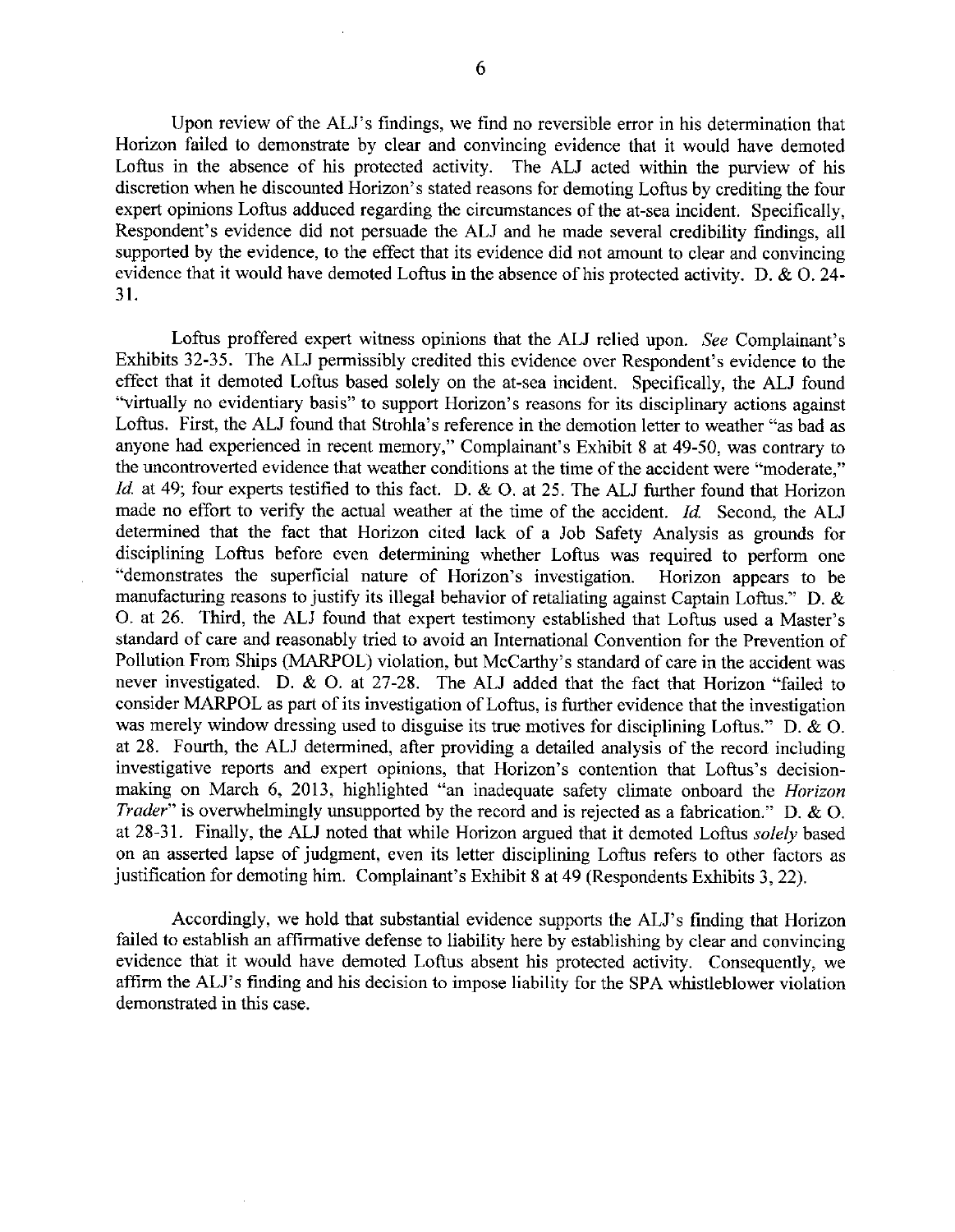Horizon argues that the ALJ erroneously found that Loftus was constructively discharged and entitled to full back pay from his May 2013 demotion to January 2015 when Horizon ceased its East Coast operations and closed those shipping lines. D. & 0. at 31-37. Horizon argues that Loftus voluntarily resigned in May 2013 rather than sail as a Chief Mate and, consequently, is not entitled to full back pay but only to the pay difference between a master's and chief mate's salaries. Horizon also contests the ALJ's award of \$100,000 in severance pay that Horizon awarded its employees in January 2015 because, it argues, Loftus was not an employee in January 2015—having resigned in May 2013.

7

The legal standard ordinarily used to determine what constitutes a constructive discharge is whether the employer has created "working conditions so intolerable that a reasonable person in the employee's position would feel forced to resign."  $\frac{1}{1}$  Constructive discharge is a question of fact,<sup>2</sup> and the standard is objective: the question is whether "a reasonable person" would find the conditions intolerable, and the subjective beliefs of the employee (and employer) are irrelevant.<sup>3</sup>

The ALJ made numerous explicit factual findings based on the evidence in concluding that Loftus was in fact illegally constructively discharged when Horizon demoted him and offered him temporary Chief Mate sails at the demoted level. D. & 0. at 36. The ALJ specifically found that Horizon demoted Loftus in retaliation for his repeated protected disclosures about the unsafe conditions and operation of his vessel, in violation of the SPA's employee protection provisions. *Id.* at 3-4, 20-24. The ALJ determined that if Loftus had accepted either of the two temporary sails Horizon offered him at the demoted level (and one position being on the West Coast), either position would have resulted in a significant cut in pay. D. & 0. at 35, 36. Critically, Horizon's Strolha, who wrote the letter demoting Loftus, admitted at the hearing that Horizon offered nonpermanent positions to Loftus, a permanent employee, because it did not have any permanent jobs. Hearing Transcript at 740; *see* Respondent's Exhibits 30, 33. The ALJ further specifically determined that "uncontroverted evidence is that demoting a master to chief mate was unprecedented" from Horizon management. D. & 0. at 23, (citing Strolha Hearing Testimony at 747). Based on supporting expert opinions adduced by Loftus, *see* Complainant's Exhibits 32, 33, as well as Loftus's "credibl[e]" testimony, *see* D. & 0. at 17 at n.6, the ALJ also found that it "would have been practically impossible for Loftus to operate effectively as Chief Mate because the position is not only more physically demanding

 $\mathbf{1}$ *Dietz v. Cypress Semiconductor Corp.,* ARB No. 15-017, ALJ No. 2014-SOX-002 (ARB Mar. 30, 2016)(citing *Strickland v. United Parcel Svc.,* 555 F.3d 1224, 1228 (10th Cir. 2009)) reversed on other grounds, *Dietz v. Semiconductor Corp.,* 711 Fed. Appx. 478 (10th Cir. 2017).

<sup>2</sup>*Deitz,* ARB No. 15-017, slip op. at 12 (citing *Strickland,* 555 F.3d at 1228).

 $\frac{3}{10}$  *Id.*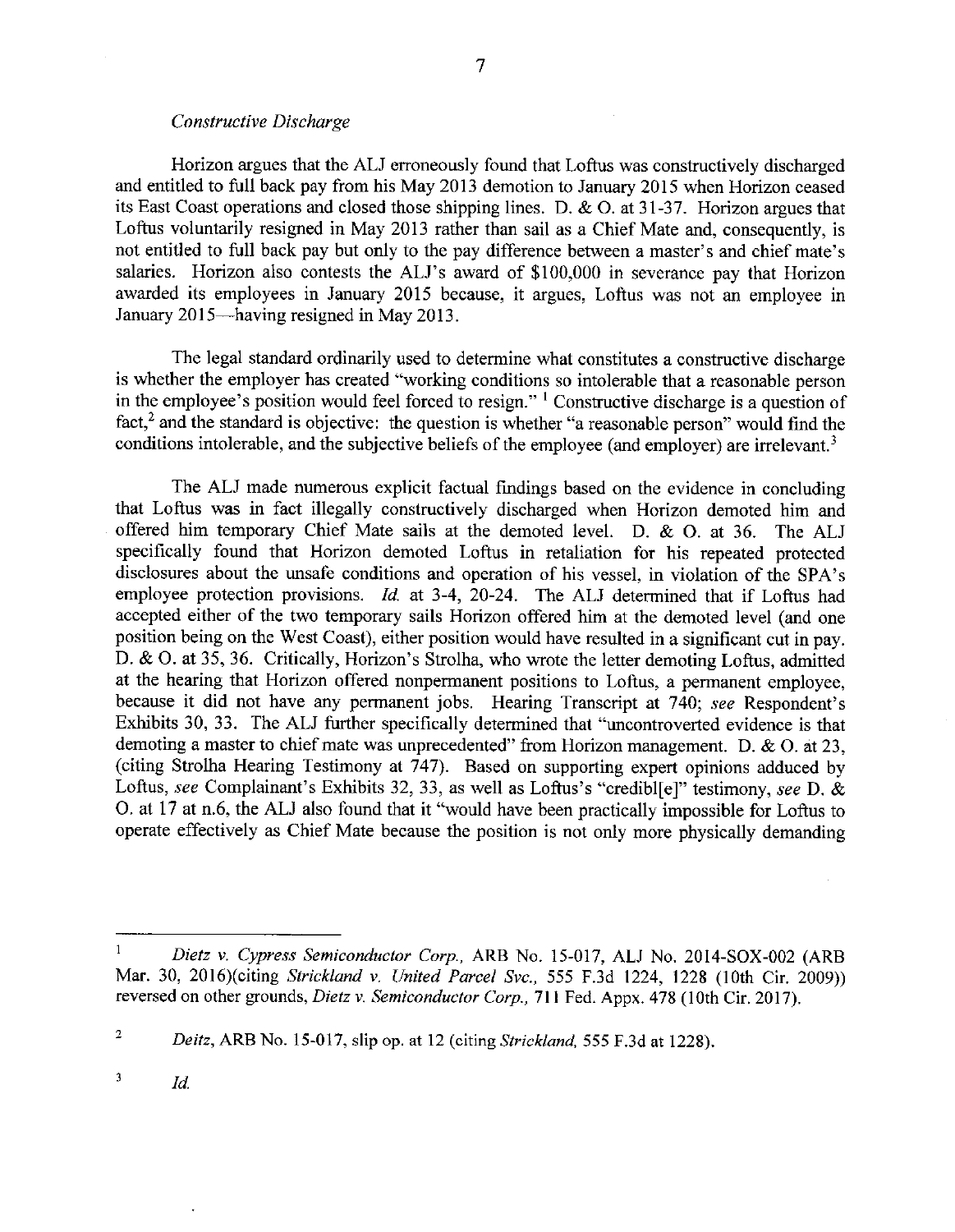than a Master, but he also would have received little to no respect from his crew." D. & 0. at 23, 35.<sup>4</sup> In so finding the ALJ relied in part on Loftus's specific testimony as follows:

> [I]t's not feasible for a demoted master to go on to another ship and have any respect from the crew or the officers. The chief mate's position, he's a primary officer with regard to safety. He needs to be able to command respect from everybody on the ship . . . to put a guy in that position who has no respect, he's not going to be able to do the job properly.

Hearing Transcript at 213 (cited by ALJ at D. & O. at 23).

Further, the ALJ's findings under the subtitle of "Hostility Towards Loftus's Protected Activity," provide additional support for his conclusion that Horizon constructively discharged Loftus when it demoted him for engaging in safety complaints the SPA protects. The ALJ found:

> The evidence similarly supports that Horizon displayed hostility towards Loftus's protected activity. William Barclay, Horizon's Manager of Safety and Designated Person, confirmed that "it did not always bode well shore side" when Loftus reported safety concerns to the regulatory agencies. CX-40 at 291; *see also*  Wally Becker, Jr., the *Trader's* Vessel Superintendent until September of 2012, testified that his immediate supervisor, Vice President and General Manager of Ocean Transportation Services, Joe Breglia, twice attempted to terminate Loftus in 2012 for reporting safety concerns to the [United States Coast Guard (USCG)] and the [American Bureau of Shipping (ABS)]. Breglia was not successful in terminating Loftus because Becker correctly advised him that doing so would be improper given Horizon's internal policy of encouraging employees to report safety concerns. [Hearing Transcript at 353- 54.

> While Breglia was replaced by Strolha and therefore no longer employed by Horizon at the time of Loftus's discipline, Breglia's sentiments are illustrative of management's attitude toward his protected activity. Becker admits that even he once told Loftus, out of frustration, that he should be fired over his frequent communications with the regulatory agencies. [Hearing Transcript] at 669-70. This preference was further exhibited This preference was further exhibited during Strolha's meeting with Loftus in April of 2013, when Loftus informed Strolha that he contacted the USCG and ABS

The ALJ noted Loftus's hearing testimony that he was sixty-six years old and had been diagnosed with Parkinson's disease. Hearing Transcript at 147-48, 169, 348-49; D. & 0. at 5, 37-38.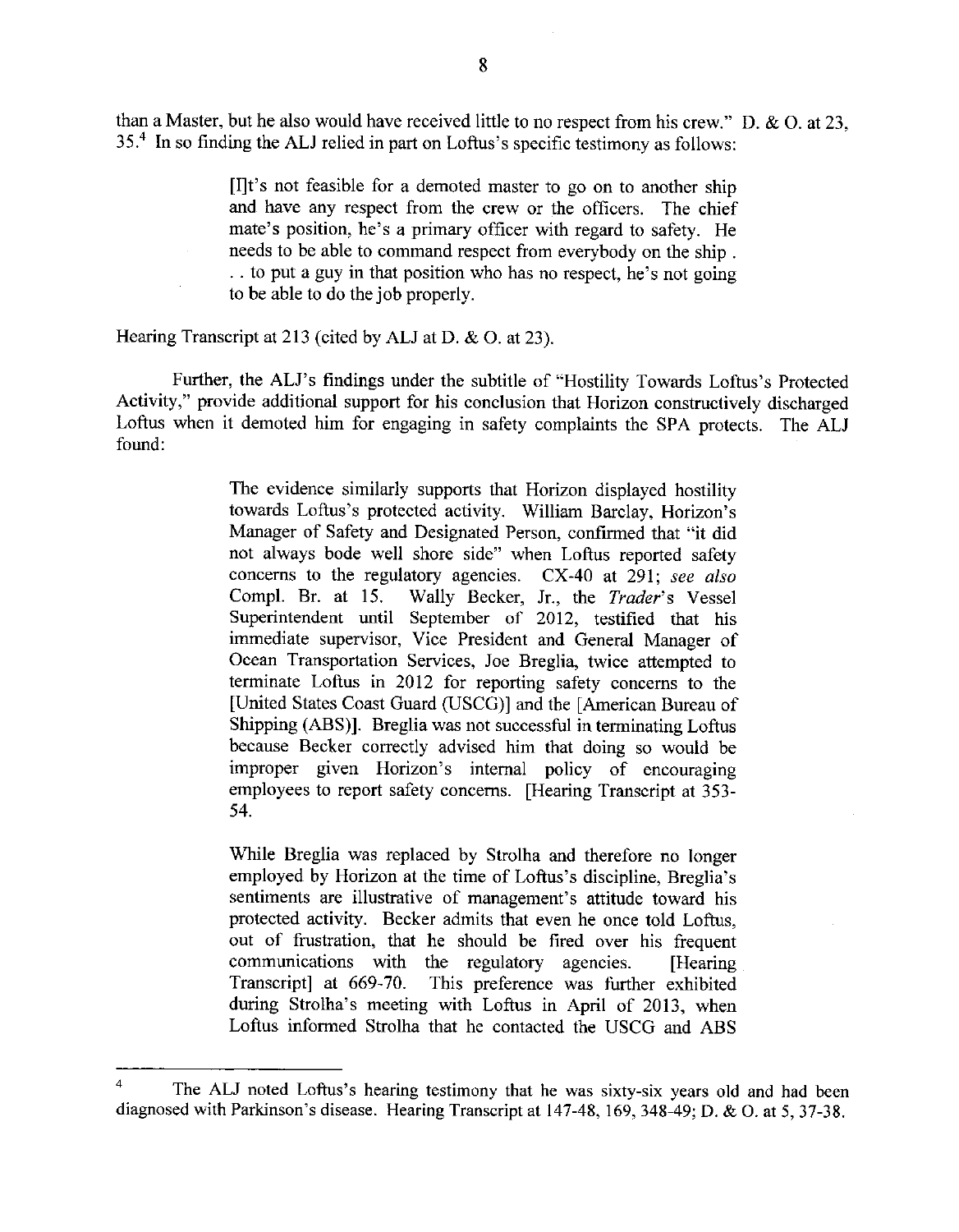regarding Horizon's drug policy and Strolha responded as follows: "Please contact us first so it at least looks like we know what we're doing." [Hearing Transcript] at 198; *see also* CX-15 at 99-1000 (RX 26); CX-16 at 101-04 (RX-27). Interestingly, Strolha is also the individual ultimately responsible for Loftus's discipline. [Hearing Transcript] at 715.

D. & O. at 21-22. The ALJ also specifically determined that once off the vessel subsequent to his demotion, Horizon denied Loftus the opportunity to retrieve six-years of personal belongings from the *Trader.* These belongings were delivered to the dock in a pickup truck. *Id.* at 14, 23. This pattern of hostility to Loftus himself and to his protected safety complaints, when Horizon was on probation and operating under a "comprehensive Environmental Compliance Plan,"id. at 6, further supports the ALJ's cumulative finding that Horizon created working conditions sufficiently intolerable to substantiate a finding of constructive discharge in violation of the SPA. *See Bryant v. Wilkes-Barre Hosp. Co.,* 146 F. Supp. 3d 628 (M.D. Penn. 2015).

Because it is supported by substantial evidence in the record and consistent with applicable law, we affirm the ALJ's finding that Horizon constructively discharged Loftus when it demoted him based on his safety complaints in violation of the SPA, where "new duties as Chief Mate would have been so difficult and demanding that a reasonable person in his shoes would have felt compelled to resign." *Dietz v. Cypress Semiconductor Corp.,* ARB No. 15-017, ALJ No. 2014-SOX-002 (ARB Mar. 30, 2016), reversed on other grounds, *Dietz v. Semiconductor Corp.,* 711 Fed. Appx. 478 (10th Cir. 2017).

#### *Damages*

Horizon challenges the ALJ's finding that Loftus is entitled to \$655,198.90 in back pay, which includes \$555,198.90 "in lost wages and benefits from his removal as Master on May 28, 2013, up until Horizon ceased operations on January 15, 2015, plus a severance payment of \$100,000." D. & 0. at 36. Horizon argues that the evidence *only* supports a finding that Loftus did not accept his demotion but refused to sail as a First Mate, thereby voluntarily resigning his employment. Based on the asserted fact that Loftus's resignation was voluntary, Horizon argues that Loftus is entitled to no back pay as a matter of law. Horizon asserts that the ALJ's conclusion that Loftus's demotion constituted a constructive discharge entitling him to back pay is thus unsupported by any evidence or law and cannot stand. Petition for Review at 6; Opening Brief at 20-25. Horizon also argues that since Loftus was not constructively discharged and by his own choosing was not an employee when in January 2015, it "closed those shipping lines," the ALJ erred in finding that Loftus was entitled to severance pay of \$100,000. Opening Brief at 20, 21.

As set forth above, we affirm, as supported by substantial evidence and consistent with applicable law, the ALJ's conclusion that Horizon constructively discharged Loftus when on May 28, 2013, it demoted him from Master/Captain to First Mate. *See* Discussion, *supra* at 7-9. Therefore, we reject Horizon's argument that the evidence of record is susceptible to only one interpretation, that is, that Loftus resigned his employment with Horizon. Because Loftus was constructively discharged, he is entitled to an award of back pay and Horizon's argument to the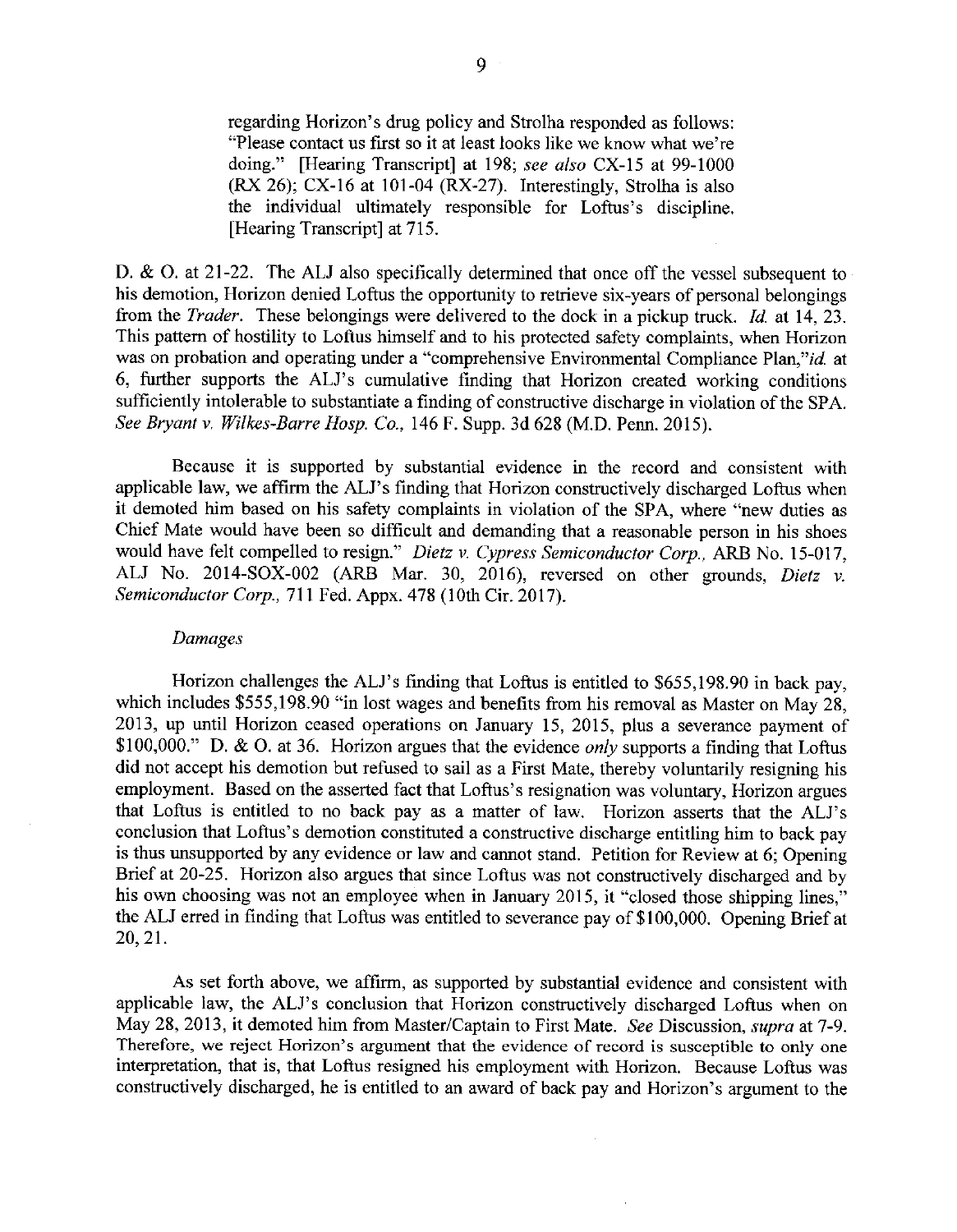contrary must fail. Likewise, because Loftus would have been a Horizon employee in January 2015, but for Horizon's unlawful constructive discharge, Loftus is entitled to the severance payment other employees received at that time. Employer's argument to the contrary must fail as it does not recognize the unlawful constructive discharge here as found by the ALJ. Further, to the extent that Horizon objects to the ALJ's finding that Loftus met his burden to show mitigation of damages, Petition for Review at 6, we disagree. *See* D. & 0. at 36-37. Having rejected Horizon's challenges thereto, we affirm the ALJ's award of \$555,198.90 in lost wages and benefits from Loftus's May 28, 2013 discharge to January 15, 2015, plus severance in the amount of \$100,000. D. & O. at 47.<sup>5</sup>

In its Petition for Review, Horizon objects to the ALJ's conclusion that Loftus is entitled to \$10,000 in compensatory damages for emotional harm. Petition for Review at 6. Horizon does not provide supporting argument in its brief to the ARB. The ALJ rendered a comprehensive analysis of the pertinent evidence in determining that Loftus met his burden to establish entitlement to compensatory damages for emotional harm. Among other things, the ALJ specifically noted Loftus's testimony about the harm he suffered, including anxiety. D. & 0. at 40. The ALJ concluded that the "record as a whole supports awarding Loftus compensatory damages for emotional distress." *Id.* at 40 (footnote deleted). Upon review, we find no reversible error, and therefore, we affirm the ALJ's award of \$10,000 in compensatory damages for "emotional distress resulting from Horizon's adverse action" in violation of the SPA. D. & 0. at 38.

We next address Horizon's challenge to the ALJ's award of \$225,000 in punitive damages. Horizon argues that its conduct towards Loftus was not reprehensible and thus does not warrant any award of punitive damages. Our review of the ALJ's punitive damages award is two-fold. First, we consider whether punitive damages are warranted, and second, we determine whether the amount is appropriate. Punitive damages are warranted where there has been "reckless or callous disregard for the plaintiff's rights, as well as intentional violations of federal law." *Smith v. Wade,* 461 U.S. 30, 51 (1983); *see Youngermann v. United Parcel Serv., Inc.,*  ARB No. 11-056, ALJ No. 2010-STA-047, slip op. at 6 (ARB Feb. 27, 2013). Egregious or reprehensible conduct is not necessarily required but may serve as evidence of an employer's intentional or reckless misbehavior. *Raye v. Pan Am Rys., Inc.,* ARB No. 14-074, ALJ No. 2013-FRS-084, slip op. at 8 (ARB Sept. 8, 2016). Here, the ALJ flatly found that "Horizon's conduct was reprehensible" based in part on Horizon's "persistent indifference" to Loftus's safety concerns and recurring retaliation against him despite "his reputation for being an exemplar of safety." D. & O. at 43. Substantial evidence of record supports the ALJ's findings of intentional misconduct warranting punitive damages against Horizon.

We also find that the ALJ did not abuse his discretion in determining that an award of \$225,000 was necessary to punish and deter Horizon for its misconduct. *See Raye,* ARB No. I 4- 074, slip op. at 9. Consistent with our precedent, the ALJ based his evaluation on three guideposts widely recognized as determinative: (I) the degree of reprehensibility of the respondent's misconduct; (2) the relationship between the harm to the complainant and the size

<sup>5</sup>We note that Horizon makes no argument about the *amount* of the back pay award, only whether back pay was warranted. Accordingly, we do not review the figures.